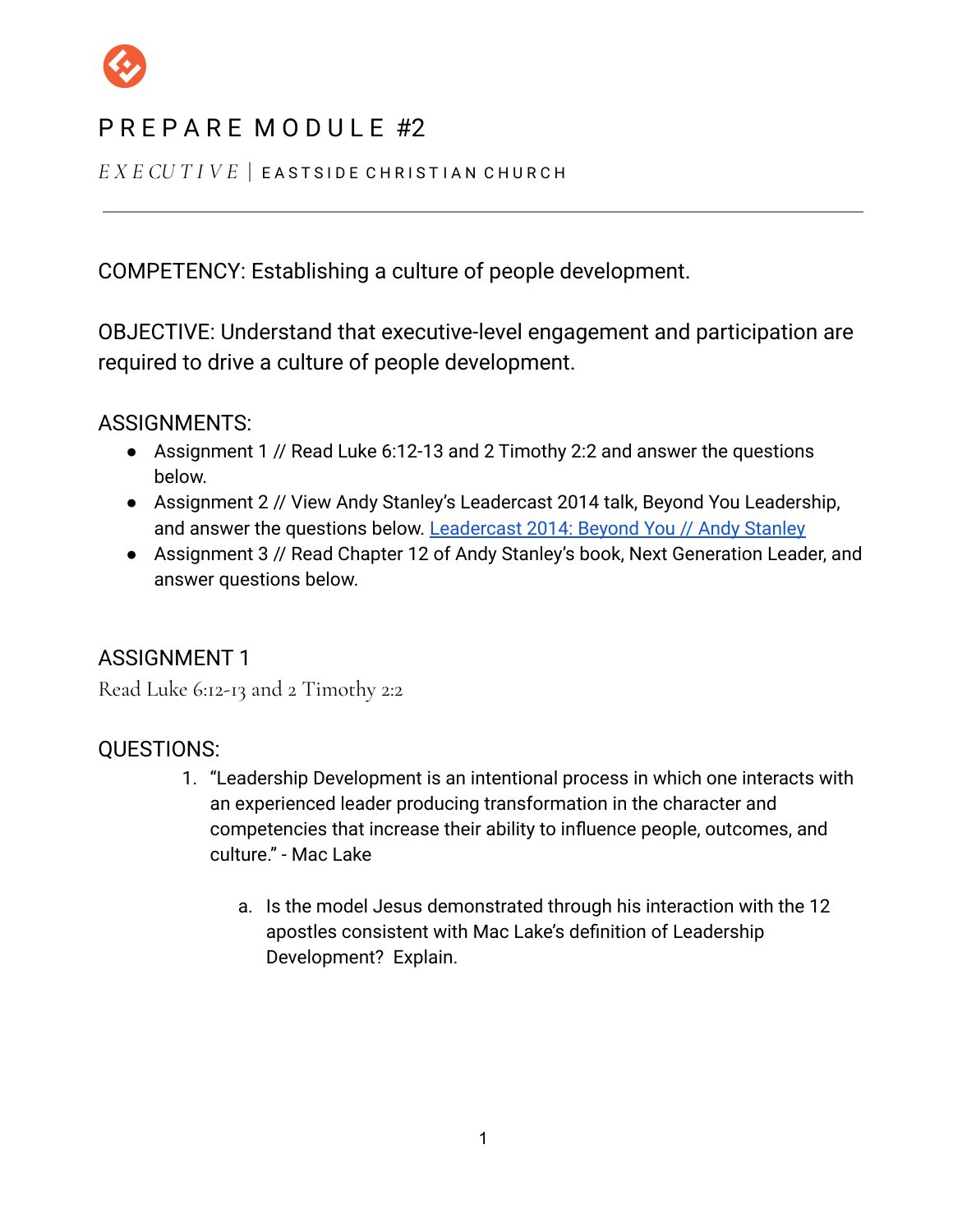

*E X E CU T I V E* | E A S T S I D E C H R I S T I A N C H U R C H

b. Is Paul's advice to Timothy consistent with this model? How so?

- 2. "Good leaders have always considered coaching and development as part of their role, but when push comes to shove in a time-scarce world, it's often what goes first. Leaders, therefore, must find ways to maintain the discipline and commitment to developing leaders even when other demands seem more pressing." - Noel Tichy, *The Cycle of Leadership*
	- a. Have you been in organizations where there was a clear commitment to leadership development from the senior leadership team? How did that feel?

b. Have you been in organizations where there was little to no commitment to leadership development from the senior leadership team? How did that feel?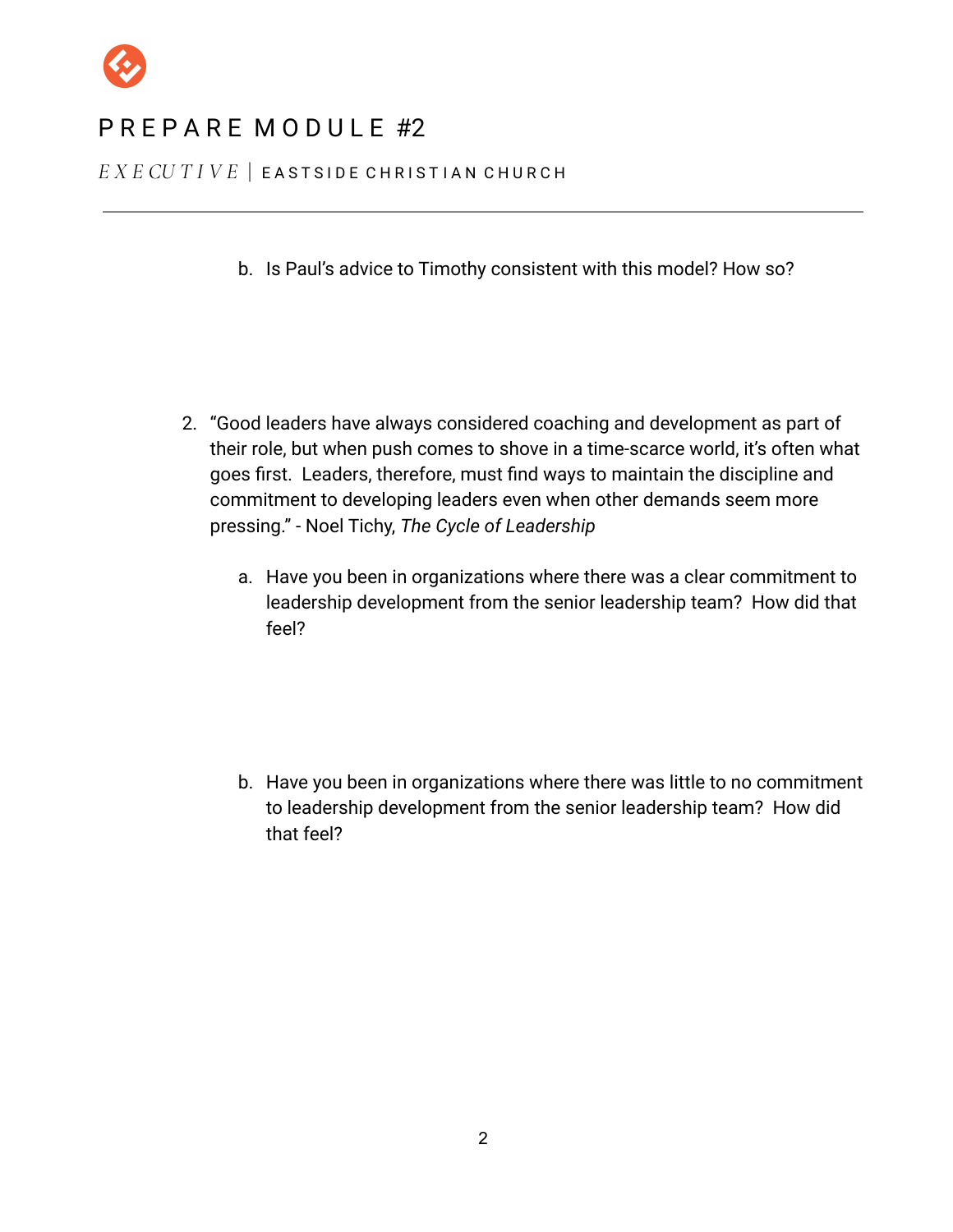

#### *E X E CU T I V E* | E A S T S I D E C H R I S T I A N C H U R C H

3. How important is the language and behavior of the senior leadership team in establishing a culture of people development?

### ASSIGNMENT 2

Andy Stanley's Leadercast 2014 talk, [Leadercast](https://youtu.be/8ru6oYxeqas) 2014: Beyond You // Andy Stanley

### QUESTIONS:

1. *What ideas or concepts resonated most with you from this video?*

2. *How does this video relate to an executive leader's responsibility to establish a culture of people development?*

3. *Who is it in your life that intentionally "emptied their cup" with you? What are the 2-3 most important lessons or principles you learned from that relationship?*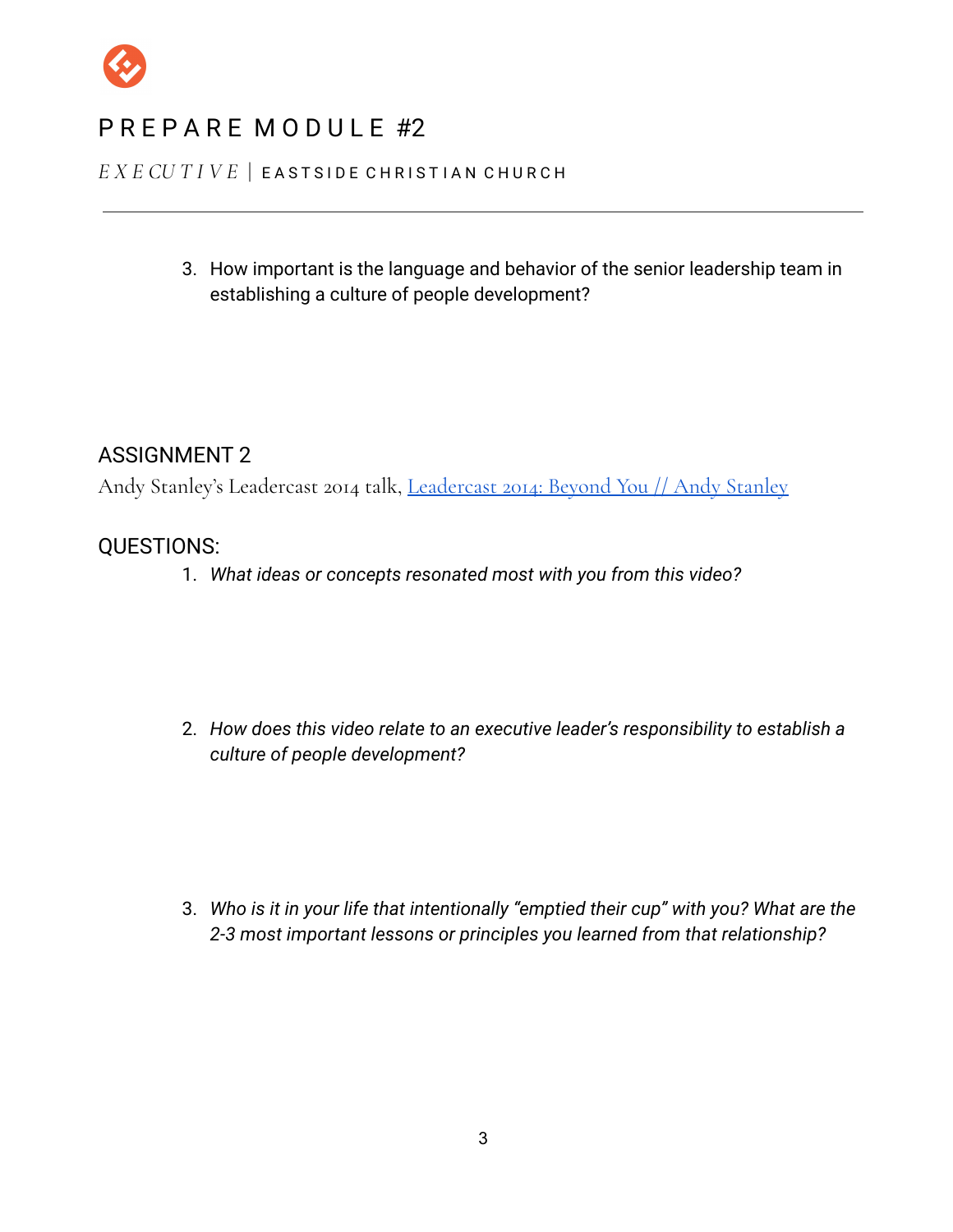

*E X E CU T I V E* | E A S T S I D E C H R I S T I A N C H U R C H

4. *As you think about your own strengths, gifts and life experiences, list 3-5 life lessons or principles you are uniquely qualified to share with others.*

5. *Describe the impact on our ability to establish a culture of people development if each member of our executive team was actively engaged in relationships where they are emptying their cups?*

#### ASSIGNMENT 3

Read Chapter 12 of Andy Stanley's book Next Generation Leader

#### QUESTIONS:

1. *What are the three things an effective leadership coach should do?*

2. *Who are you coaching today? How are you doing as a coach in the 3 areas noted in Question #1?*